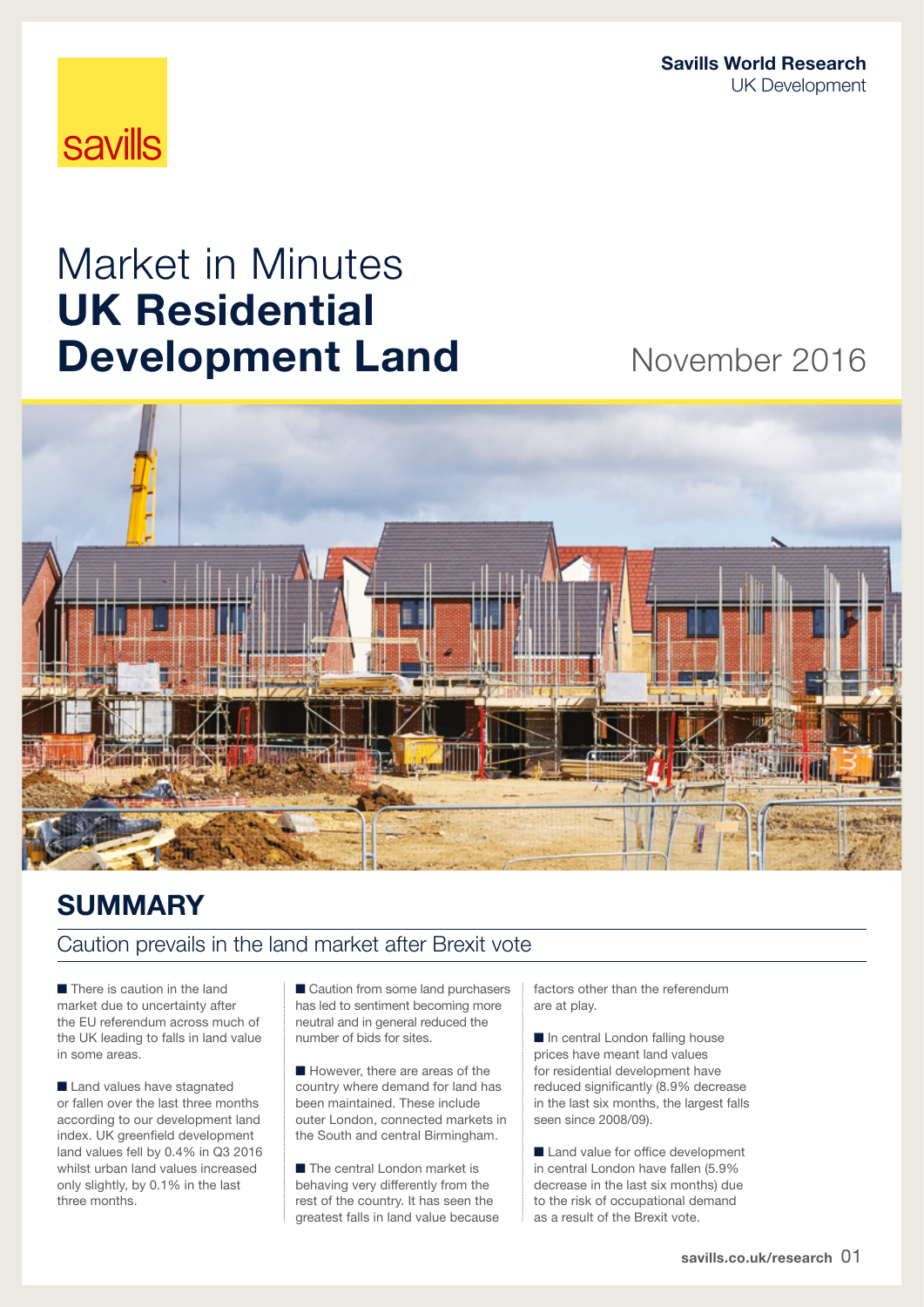### development land IN THE UK

### UK greenfield land value falls

Land values have stagnated or fallen over the last three months according to our development land index. Only our UK urban development land index has seen a slight increase in value.

Whilst in many markets prices have remained static, overall our UK greenfield development land index has fallen 0.4% in Q3 2016 reflecting increased caution by land buyers. Urban development land values have increased by just 0.1% in Q3 2016.

### More neutral sentiment

Since the EU referendum, sentiment in the development land market is more neutral for both greenfield and urban land. Land buyers are prepared to take less risk in buying sites and in some cases hurdle rates have been increased.

### Where are the price falls?

Most areas of the country have seen no changes to land values since June with low levels of transactions being part of the picture. The small shift in the UK-wide index results reflects price falls seen in parts of the country including Kent, Cornwall and Scotland.

In Kent, there is limited competition for lower value sites at present, although the better areas continue to perform. This is because the county is dominated by major housebuilders who hesitated post Brexit.

 $FIGURE 2$ 

Land buying activity in Cornwall and Scotland has been maintained on the whole. But those purchasing land require higher margins which is reducing the value they are prepared to pay for sites.

### Land price growth in some markets

Land buyers caution means that there is a focus towards lower risk sites. There is continued activity and prices are holding up, or even slightly increasing, for the best sites. The best sites tend to be those in economically strong markets where house price growth has not peaked.

Demand has been maintained for greenfield sites in locations west and north of London including around Milton Keynes, Newbury and Reading. Markets such as Cheltenham have also continued to see sales of smaller sites. In and around Bristol, both major and regional housebuilders are competing for land where supply levels have not been keeping up with the growth of the city.

City centre sites in Birmingham have seen continued demand as underlying regeneration stimulus such as HS2 and the demand for Build-to-Rent have supported land value growth. Investors who had previously focused on London are looking for opportunities beyond the capital and are supporting the demand for sites in the city.

### An eye on sales rates

Housebuilders are watching sales rates on new build developments closely to understand the current market, alongside other market indicators.

#### $FIGURE 1$ Land value movements



UK greenfield land values fall in Q3 (2.0% annual growth)



UK urban land values increase in Q3 (4.0% annual growth)



## $-8.9%$

Central London residential land values fall in last 6 months (-10.2% annual change)



Central London office land values fall in last 6 months (-5.3% annual change)

Source: Savills Research

### Sentiment in the development land market is at its most neutral in three years

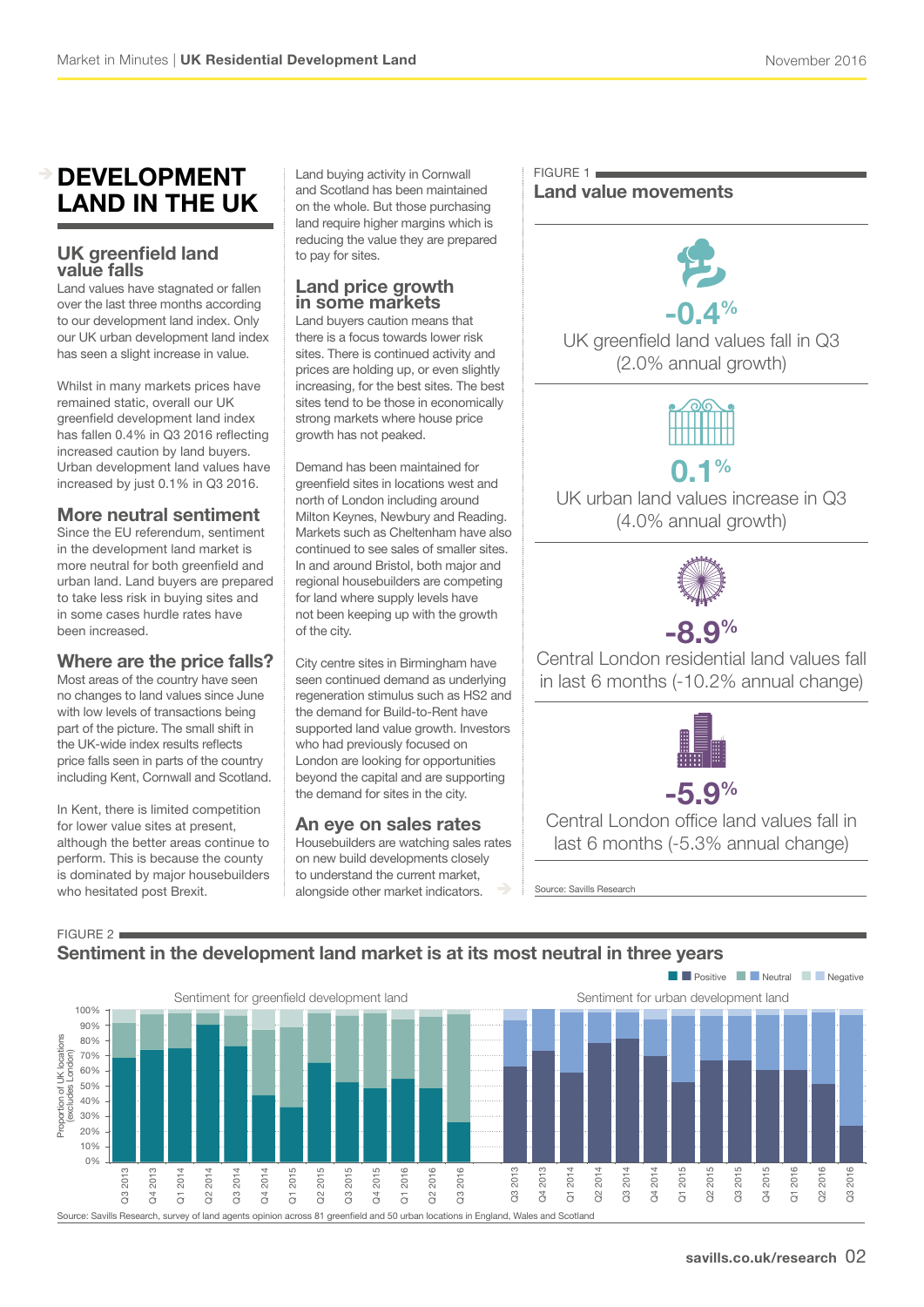The HBF survey of member sentiment shows that new build reservations and site visitors have returned to 2015 levels in September after weaker market conditions immediately after the referendum.

This is in line with other market and economic indicators. The RICS survey shows that new buyer enquiries in September increased for the first time in seven months against an economic backdrop that has been stronger than expected in Q3 2016.

### Reduced number of bids

Overall, caution has meant that the number of bids for sites has been reduced. Our survey of Savills agents shows that a net balance of 10-17% of agents noted a decrease in the number of bids per site compared to last quarter. There are, however, some areas where the number of bids has been maintained.

Amongst markets showing recent strength, bid levels have been relatively strong in the markets in and around Birmingham, consistent with the land value growth seen in the city.

Within the capital we have seen the strongest demand and most transactions in outer London in markets where new build sales values are £450-850 per sq ft.

#### Central London land value falls

Values for residential development land in central London have fallen

FIGURE 3

### The number of bids per site has reduced as seen in our survey of Savills agents



by an average of 8.9% in the last six months (10.2% falls over the year) predominantly due to a decrease in house prices. Central areas of Mayfair and Knightsbridge have felt the greatest impact; our prime Central London house price index shows that second hand house prices have fallen by 10.6% since the 2014 peak, in large part due to stamp duty changes.

However, in outer London, which our index currently does not cover, we are seeing some of the strongest demand for land and values are more stable.

### Central London office land values fall too

Central London office development land values have also fallen, decreasing by 5.9% over the last six months. While demand had been strong before the EU referendum, the vote has brought occupational demand into question. This uncertainty has put some developments on hold while developers consider their options for sites.

Alongside this there are increased challenges in raising debt finance. Build costs have continued to increase and gross development value has reduced due to increases in yields, reflecting perceptions of risk amongst investors.

We expect that there will be a reduction in the number of planned central London office development starts or wholesale refurbishment completions in 2018 and beyond.  $\blacksquare$ 

"The central London market is behaving very differently from the rest of the country" Jim Ward, Savills Research